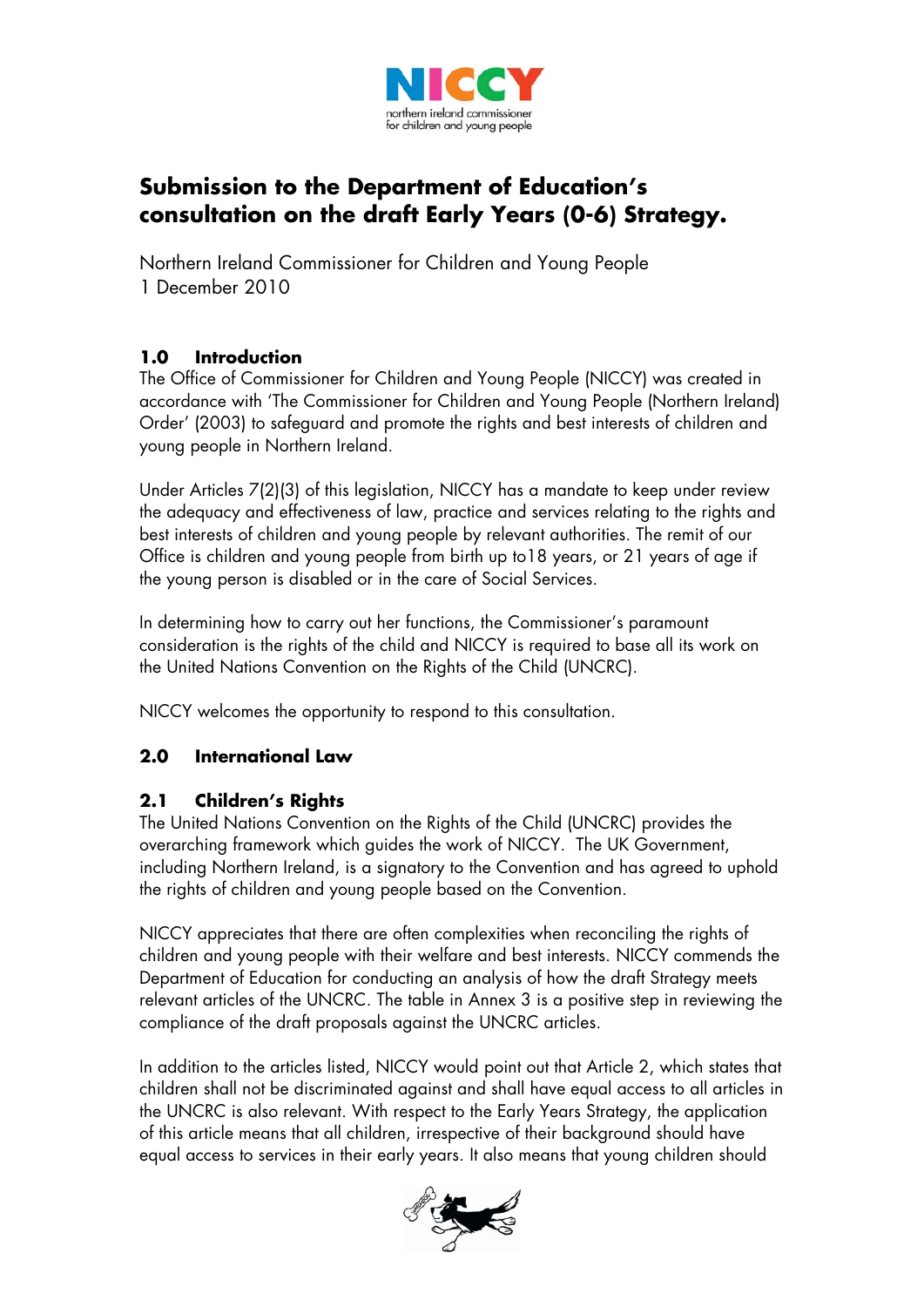

not be discriminated against because of their age, and that appropriate services should be as accessible to them as to older children.

The UN Committee on the Rights of the Child has also produced a General Comment on Implementing Child Rights in Early Childhood which provides useful guidance for the Early Years Strategy, and is referenced throughout this response.

# **3.0 Consultation with Children and Young People**

NICCY has regularly expressed through a broad range of policy and consultation work our concern that Section 75 is not being adequately enforced in respect of the age criterion and that public authorities are consistently failing in their duty to meaningfully consult with children and young people on issues that have direct relevance to their lives. Article 12 of the UNCRC also provides that children have the right to express their opinion in matters directly impacting upon them and have those views given due weight in accordance with the age and maturity of the child. NICCY strongly advocates that this article be upheld in the implementation of all government policies, practices and services.

In addition to this Action 4.1 of Our Children and Young People- Our Pledge Action Plan 2007-2008 states that all Departments should 'consider the views of children and young people in the development of new policy that impact on their age group'. This action places an emphasis on all Ministers to ensure that their department is actively seeking the views and opinions of children and young people.

NICCY would like further information on how the Department has sought out the views of children at this stage of the consultation. Due to the vulnerability attached to this age group, as young children and as primary stakeholders of the Early Years Strategy, NICCY is concerned that children aged up to six are consulted and their views given genuine consideration, in a manner that is age appropriate. We note that the consultation document confirmed the intention that consultation would be carried out with children during the public consultation stage.

Furthermore, at this point in the consultation, NICCY is concerned that a child friendly version of the draft strategy does not appear to have been produced. This is despite the fact that Departmental representatives confirmed in September that there would be a child-friendly version released once the DE had sourced the most appropriate agency to collaborate with.

## **4.0 Comments on the Proposal**

NICCY welcomes the DE's Draft proposal of an Early Years Strategy, and the commitment to improving service provision for 0-6 year olds proposed by the DE. However, NICCY is concerned by a number of issues which may result in negative implications for policy and practice in Early Years Provision.

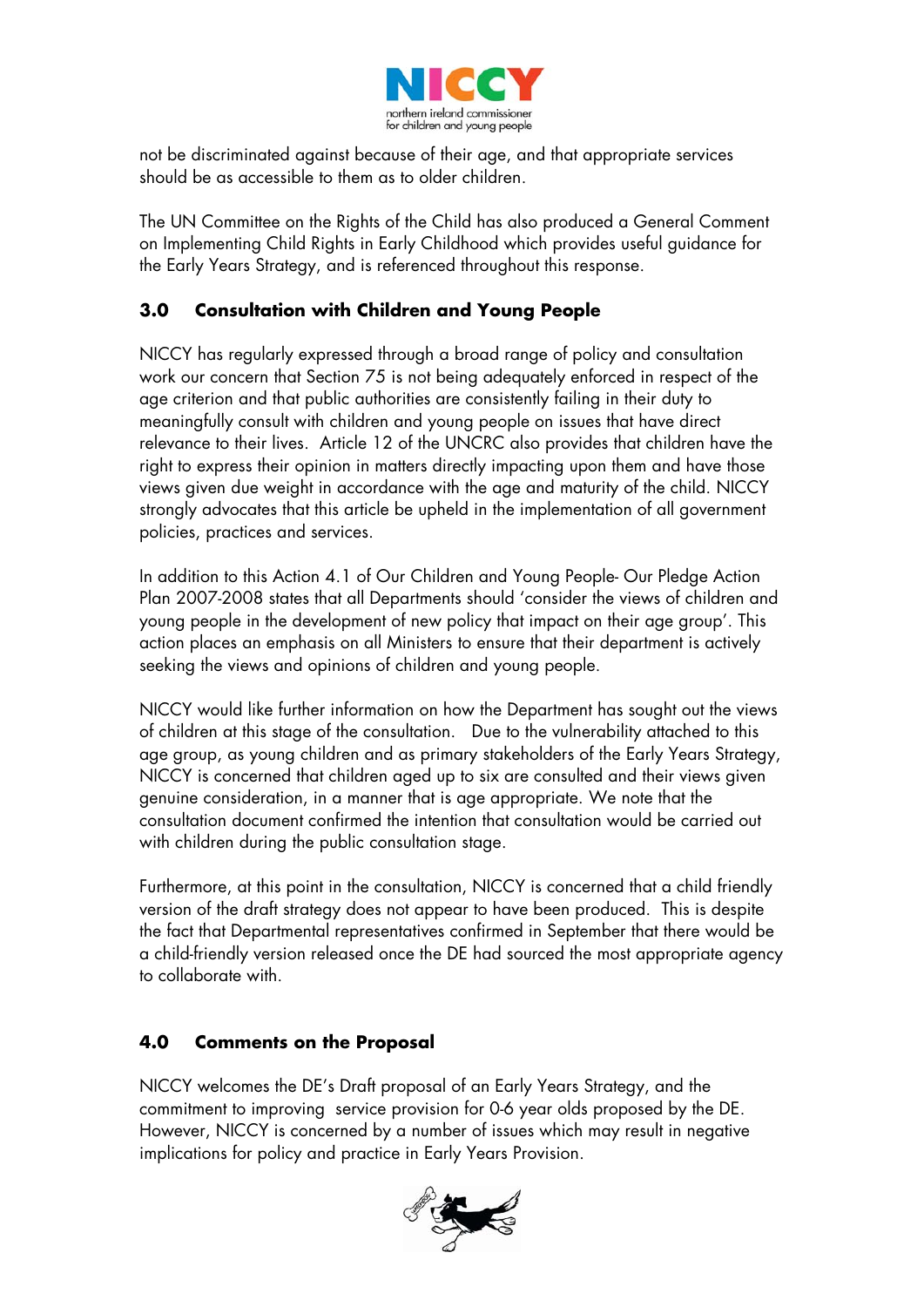

## **4.1 General comments**

## **4.1.1 Scope of Strategy**

NICCY is deeply disappointed at the limited scope of the Early Years Strategy, as it focuses almost entirely on early years education. We had understood that this was to take a more holistic approach and draw together delivery on early years from across a range of departments.

General Comment 7 outlines this approach as a common problem: 'In many countries and regions, early childhood has received low priority in the development of quality services. These services have often been fragmented. They have frequently been the responsibility of several government departments at central and local levels and their planning has often been piecemeal and uncoordinated.'[i](#page-13-0)

The Early Years Strategy should not be limited to education, but take a more holistic approach, addressing all areas of development and care relating to this age range in an integrated strategy. This should include family support, childcare, health-care provision and play. The importance of adopting a holistic approach is highlighted in the Department's supporting evidence paper which argues that *'development or nondevelopment in one area will affect outcomes in other areas*<sup>"</sup>. NICCY recognizes that the Strategy does seek to promote integrated working through seeking '*to provide services built around the needs of the children, along with those of their families, rather than around professional boundaries'.* However, given the limited scope of the Strategy the degree of integration of services is likely to be extremely limited, with services delivered according to governmental structures rather than the needs of the child.

We note that a childcare strategy is also to be developed, either by OFMDFM or another lead Department, as an action to deliver on the Executive's commitment to tackle child poverty. The provision of accessible, affordable, high quality childcare in Northern Ireland remains a critical issue, and one which should be addressed as part of a comprehensive early years strategy.

NICCY recognizes that it is not possible for one Department to deliver a holistic early years strategy on its own, and that the responsibility must be shared among a number of government departments.

**Recommendation: The Early Years Strategy should be rewritten to comprehensively address the needs of children in their early years. In addition to education this should include childcare, family support, healthcare and play. While one Department should coordinate development and implementation of the Strategy, a number of Departments should be responsible for its delivery.**

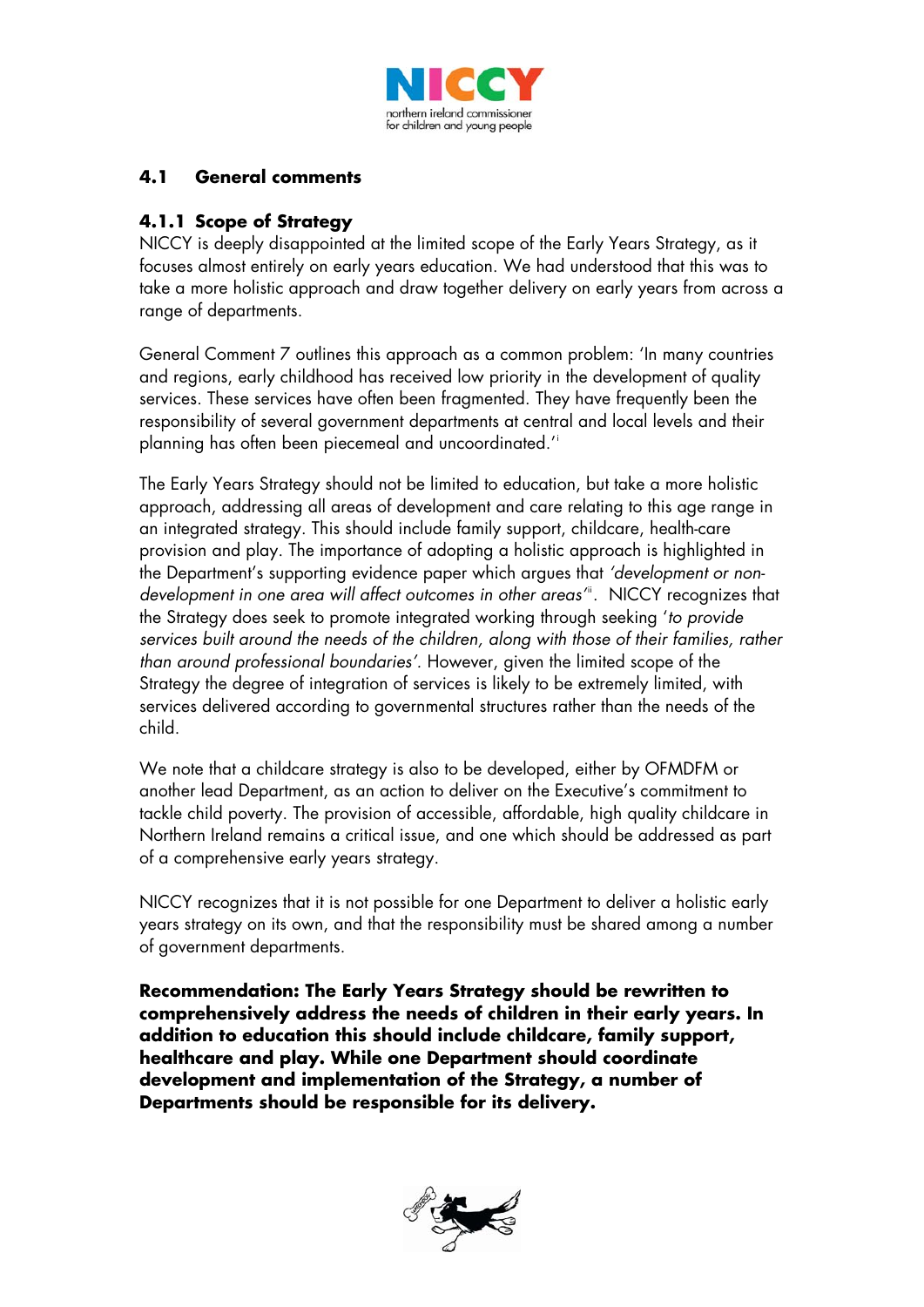

## **4.1.2 Age range for the Strategy**

The Draft Strategy outlines a vision *for all children* who fall within the age group of 0-6 year olds. However, whilst we appreciate that the draft strategy refers to the Department seeking to 'expand the reach of Sure Start and the Programme for Two Year Olds' (p24), beyond this reference, the majority of the document refers solely to the 3-6 age band.

period in a child's development cannot be disputed. This makes the limited provision of NICCY is concerned at this disparity and believes that this does not reflect the significance of the earliest childhood development and experiences. International evidence demonstrates that, in its first years a child's brain develops to incorporate '*their later outlook on the world, their subsequent ability to learn, interpretation and adaptation of relationships and behaviour*<sup>[iii](#page-13-2)</sup>. That the period of 0-3 is a critical services to this age group difficult to understand.

Indeed, this runs contrary to Article 28 of the UNCRC which advocates that *'a child's right to education should begin at birth, and remain closely linked to a young person's right to maximum development'[iv](#page-13-3) .*

The Committee on the Rights of the Child, in its General Comment No 7, has reflected on different definitions of early childhood, and came to the conclusion that it must be inclusive of 'birth and throughout infancy; during the preschool years; as well as the transition to school.' For this reason the Committee proposed a working definition of early childhood as the period below the age of 8.

**Recommendation: The Early Years Strategy should deliver equally for children aged 0-3 as for children aged 3-6. Moreover, the Department should consider extending the age range of the Strategy to reflect the UN Committee on the Rights of the Child's working definition of early childhood as children below the age of 8.** 

## **4.1.3 Funding of Early Years Strategy**

Improving the quality of service delivery in the early years is critical to the Strategy's aim of ensuring 'that *all the needs of children lie at its heart so that all of our children have the best possible start in life*'. However, the Strategy also states *'no assumption of new resources becoming available ....it may be a case of making better use of existing resources so the Department will need to ensure that all interventions are effective and appropriate'.* NICCY has real concerns about potential implications for service delivery if new funding is not allocated to Early Years services.

NICCY acknowledges that the current economic climate is extremely difficult for the Executive and Department, with competing priorities both within, and between departments, for crucial resources. Nonetheless, NICCY would remind the Department and wider Executive of the historic underfunding of early years services in Northern Ireland, in comparison with Great Britain.

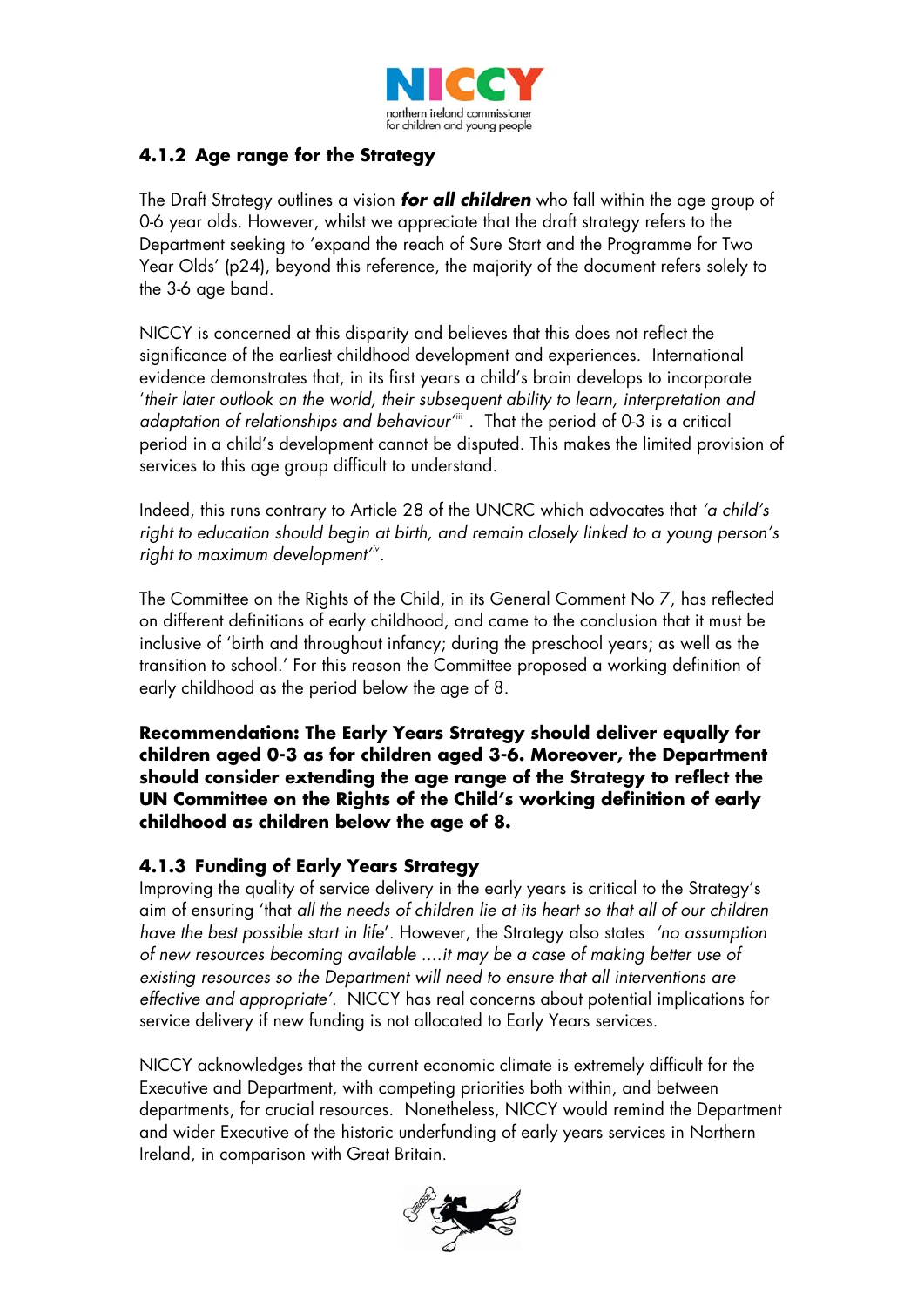

A report jointly published by NICCY, DFP and OFMdFM in 2007 on public expenditure on children raised alarm about the disproportionate level of provision in NI compared with counterparts in the UK. It highlighted that: *"Regional funding deviations… appear to have stifled the development of Sure Start in NI, particularly in relation to Children's Centres and this might well hinder progress with regard to*  tackling child po[v](#page-13-4)erty." A second comparative analysis (2009) by Save the Children confirmed that current spending per child is much lower in NI than in England, Scotland and Wales.<sup>[vi](#page-13-5)</sup>

The Save the Children report found that Early Years expenditure per child in Northern Ireland is currently set at £80 per child, compared with England who receive £600 per child, Scotland who receive £380 per child, whilst Wales receives a more modest allocation between £270-350 per child.<sup>[vii](#page-14-0)</sup> This difference may reflect the more limited roll out of Sure Start in NI compared to England, with less integrated 'wrap-around' services. NICCY is aware that the Department has challenged the figures contained in the Save the Children report, and would welcome the opportunity to review the expenditure on early years in Northern Ireland with the Department. What is clear is that the Department must address the under-spend in early years services, as well as Foundation Stage primary school education in Northern Ireland, if educational attainment is to be improved and the resulting inequalities reduced. Subsequently, this may help promote equity of access and quality service delivery, in line with the Strategy's objectives.

Indeed, there are several robust pieces of analysis highlighting of the economic benefits of investing in service deliver in the early years, such as Heckman (2006), who notes*: "At current levels of resources, society over invests in remedial skill*  investments at later ages and under invests in the early years"<sup>wiii</sup>. Accordingly, NICCY calls for expenditure to the maximum extent of available resources in line with Article 4 of the UNCRC to be allocated to Early Years Services in promoting better quality of service provision. This should include an increased investment in Sure Start Programmes, to both broaden their reach and the range of services they provide.

**Recommendation: The Executive must address the historic underfunding of early years services in Northern Ireland to provide extra resources to ensure better quality, and more widely accessible services.** 

## **4.2 Objective 1: Promoting quality early years provision**

## **4.2.1 Early Intervention**

Early intervention is widely recognised as one of the key means of alleviating and eliminating developmental delays in the Early Years. NICCY acknowledges that the draft Strategy appropriately focuses on early intervention, matching policy prescription to 'best practice' in proposals of '*seeking to expand the 'Two Year Old Programme* 

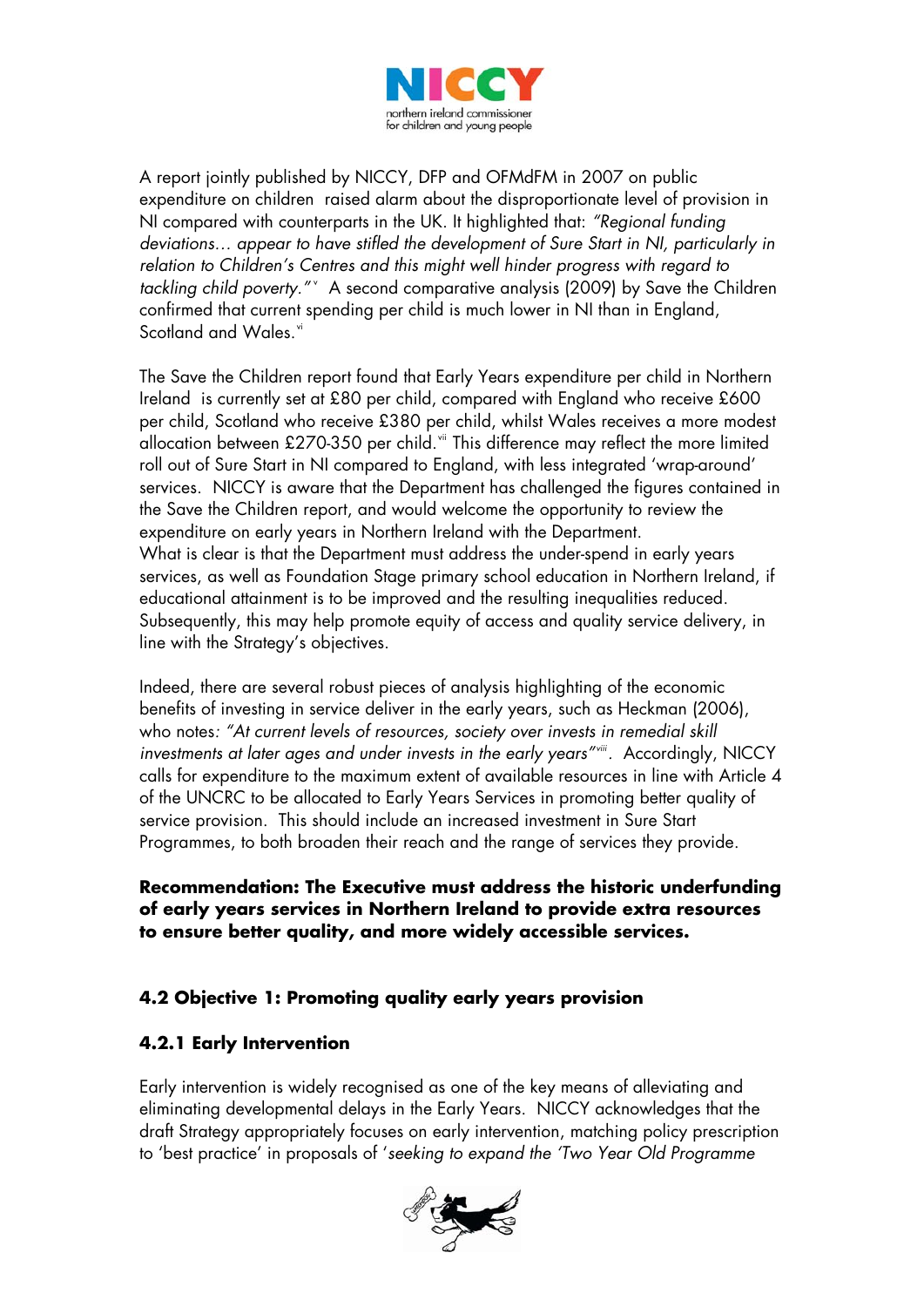

*and the reach of the Sure Start Programmes (SSPs)'.* However, the lack of emphasis placed upon on the earliest childhood experiences (0-3 years) provokes concern over how the practice and delivery of early intervention will be achieved. If the rationale behind early intervention is to detect developmental problems early on in children's lives, then delivering a strategy which focuses disproportionately on the later age group of 3-6 years will most likely fail. Where there is little reference and inclusion of the youngest children and their experiences within the Strategy, there will be little opportunity to intervene early and remedy developmental delays on the ground.

 Effective early intervention requires a comprehensive Strategy that establishes the infrastructure essential to the practice and delivery of Early Years Services from 0-6.

#### **Recommendation: The Strategy must contain sufficient actions for the 0- 3 age group to ensure that developmental delays and particular needs are recognised and addressed as early in a child's life as possible.**

## **4.2.2 Integration**

The draft Early Years Strategy recognises that *'environments which foster the concept of the 'whole child' are more likely to be provided through the delivery of integrated services, where there are strong collaborative and communication links established between parents and a network of other partners'.* Children are not easily divided into different areas – nor is child development easily compartmentalized into different areas. Indeed, all areas of child development are closely related, and there is widespread evidence that an integrated approach with joined-up policies may help ensure and promote better outcomes for children. Indeed, as outlined in UNICEF Report Card 8 on The Child Care Transition,  $\frac{1}{x}$  *'if properly linked to other services, the benefits can be fully realised by the individual, families and societies alike, including: enhanced maternal employment; less family poverty; better parenting skills; and greater family and community cohesion'*.

Early intervention through an integrated approach is essential to an effective Early Years Strategy. NICCY supports the Department of Education's commitment to work closely alongside the DHSSPS in delivering on the Early Years Strategy. However, NICCY is concerned at the split between education and care, reflecting departmental boundaries. Moreover, the Strategy does not adequately address the procedures required to ensure integration in service delivery.

**Recommendation: The Strategy must ensure that early years services are integrated and child-centred, rather than uncoordinated and piecemeal. This will require the remit of the Strategy to be broadened to include a wider range of services for children. Moreover, procedures must be established to ensure integration in service delivery. A statutory duty for agencies to cooperate when planning services for children is essential in ensuring a coordinated approach.** 

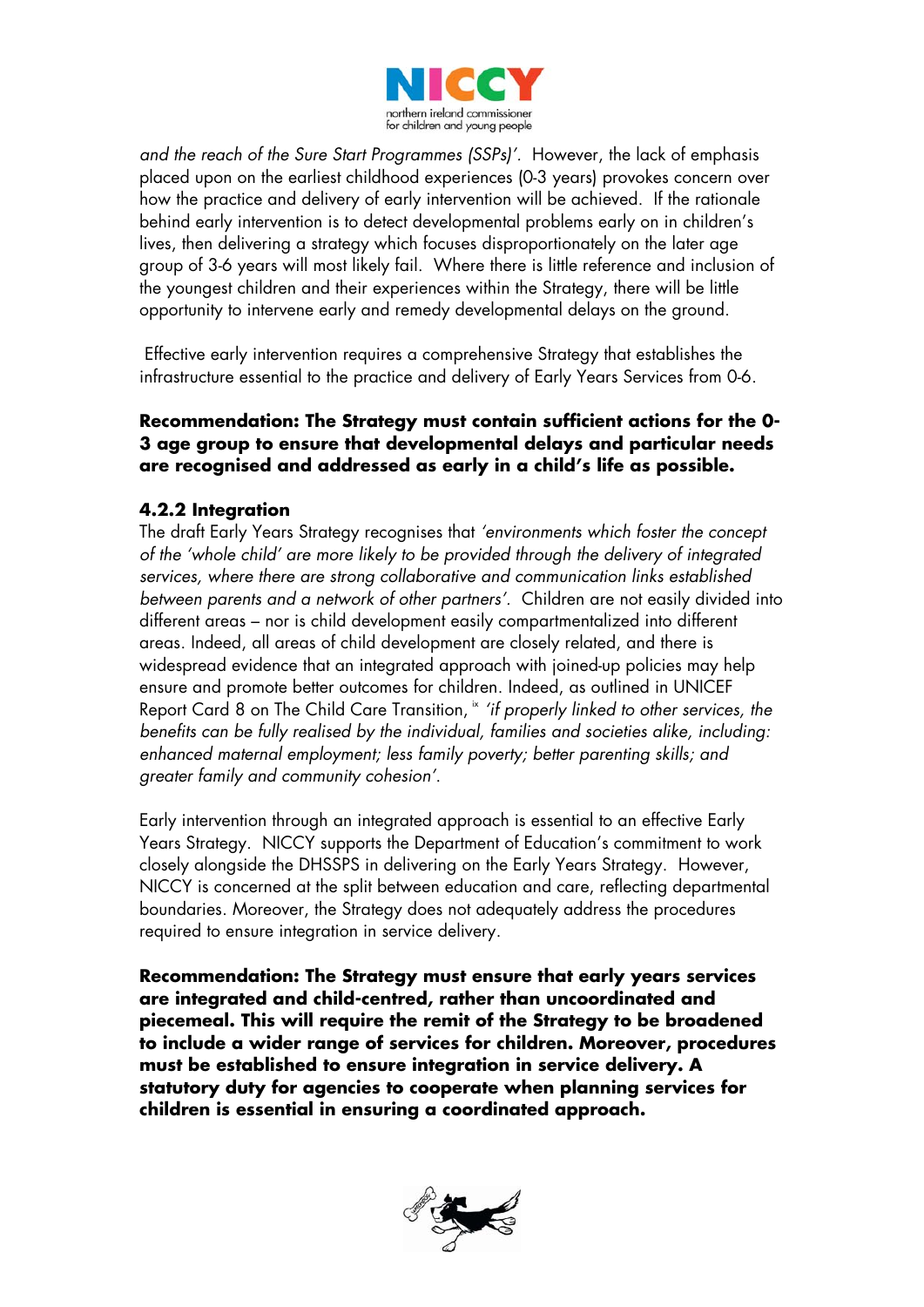

# **4.2.3 Age Appropriate Care for Two Year olds**

The draft Strategy outlines that the Pre-School Education Expansion Programme '*was aimed at providing a free, quality pre-school place for children in their pre-school year and was, therefore, focused on three year olds'*. Over the 10 years, enrolments in preschool education have witnessed a steady increase, with the latest figures reflecting an overall provision of around 93%. NICCY welcomes the increase in pre-school places outlined in the document, which demonstrates the Department's commitment to maximizing the number of children able to access pre-school places.

However, there appears to be a problem of two year olds being allocated pre-school places that should be allocated to three year olds, although there is some confusion about this issue. The draft Strategy appears to recognize this as a problem and commits to addressing this issue by ensuring provision for two year olds is focused only on most disadvantaged children. However, in response to a recent Assembly question, the Minister for Education, Caitriona Ruane, has said that this is not the case, but rather the two year olds who are enrolled in pre-school have availed of surplus places, within the time and process of application. NICCY requests clarify from the Department in relation to this issue: how many three year olds have not been allocated pre-school places in areas where one or more two year olds have been allocated places?

While it is clearly important that three year olds are able to access pre-school places, it is equally important that two year olds are not inappropriately put into pre-school services that are designed for three year olds. The Department has stated that provision for two year olds is focused only on the most disadvantaged children. It is vital that this provision is designed specifically to meet the needs of two year olds, and not merely be the remaining pre-school places left after three year olds have been allocated places.

**Recommendation: Pre-school places should be allocated only to children in their pre-school year. Where there is need for services for two year old children, for example where they are particularly disadvantaged, services should be designed specifically for this age group.** 

#### **4.2.4 School starting age**

Currently most European countries start formal education at age six, focusing up to that point on the 'child's readiness to learn'<sup>[x](#page-14-3)</sup>. Northern Ireland has an extremely early starting age, as children can start formal education as early as 4 years and 2 months. NICCY welcomes the Department's commitment to 'begin a consideration of the implications of any potential change to the school starting age'.

This issue is not a simple one, as there is evidence to support different school starting ages. However, arguably, the issue is less the age children start as whether the provision is appropriate to their age, and whether the individual child is ready for school. Research by McEwan & Sharpio (2008), suggests that parents should be given

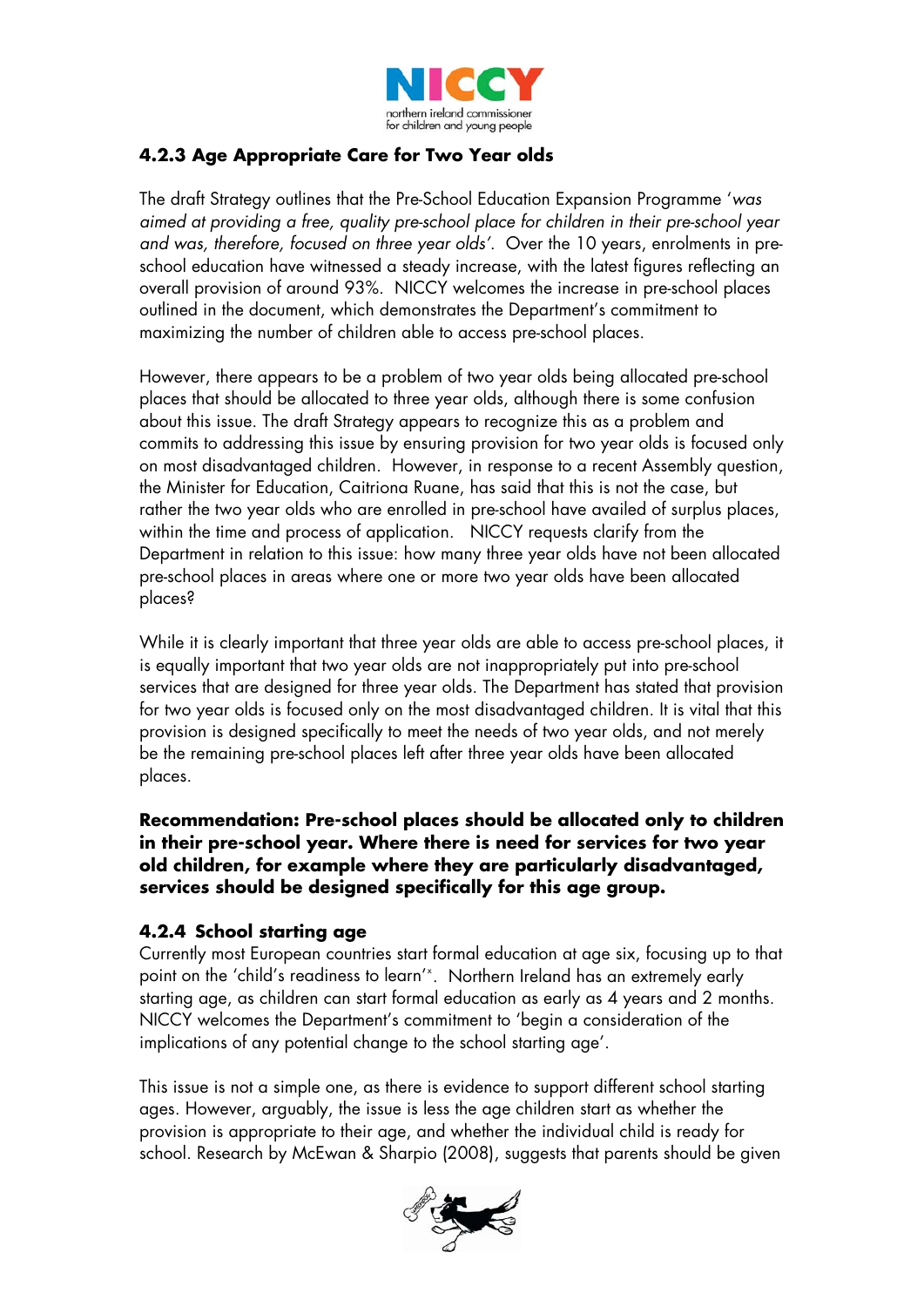

more autonomy to evaluate their child's readiness for school, in line with obligations of the state to facilitate capacity building for parents. This would allow parents – particularly those with children who are particularly young for their year – to determine whether their child starts school aged four or five.

#### **Recommendation: When reviewing the school starting age the Department should engage widely with key stakeholders including parents and children to ensure that all views are taken into account.**

## **4.3. Objective 2: Promoting engagement with parents / carers.**

# **4.3.1 Respecting the Role of Parent/Carers**

The role of parent/primary care-giver is crucial to the development of children in their early years<sup>[xi](#page-14-4)</sup>. As an advocate for children's rights, NICCY welcomes the promotion of engagement with parent/primary care-giver, as early childhood rights are realised during these vital years. This is the time when *'young children form strong emotional attachments to their parents or other caregivers, from whom they seek and require nurturance, care, guidance and protection, in ways that are respectful of their individuality and growing capacities'* (Article 6 (b)<sup>[xii](#page-14-5)</sup>. Further evidence suggests that parents and primary caregivers are *"active ingredients"* in early years – thereby parents as nurturers are central in helping children develop in all areas. [xiii](#page-14-6)

The limited scope of the strategy is problematic in relation to supporting parents and carers. A holistic early years strategy would make reference to policy and legislation around maternity and paternity leave. NICCY understands that the Executive has little influence over these policies, but it is important that they are at least referenced in the Strategy.

## **Recommendation: The scope of the Strategy should be broadened to include family support.**

## **4.4 Objective 3: Promoting Equity of Access**

NICCY is pleased that the Department and the Executive have recognised the importance of ensuring equality of access to all parents and carers wishing to avail of pre-school education places for their children. Nevertheless, NICCY is concerned that the needs of some groups of children may not be adequately addressed in the draft Early Years Strategy, including:

- Children enrolled in Irish-Medium Education (IME);
- Traveller Children; and
- Children with Special Educational Needs (SENs).

## **4.4.1 Children enrolled in Irish-Medium Education (IME)**

NICCY acknowledges the proposals contained in the draft Early Years Strategy to take forward issues highlighted in the IME Review and that the Department is supporting best practice in acknowledging potential benefits of quality provision for IME in early

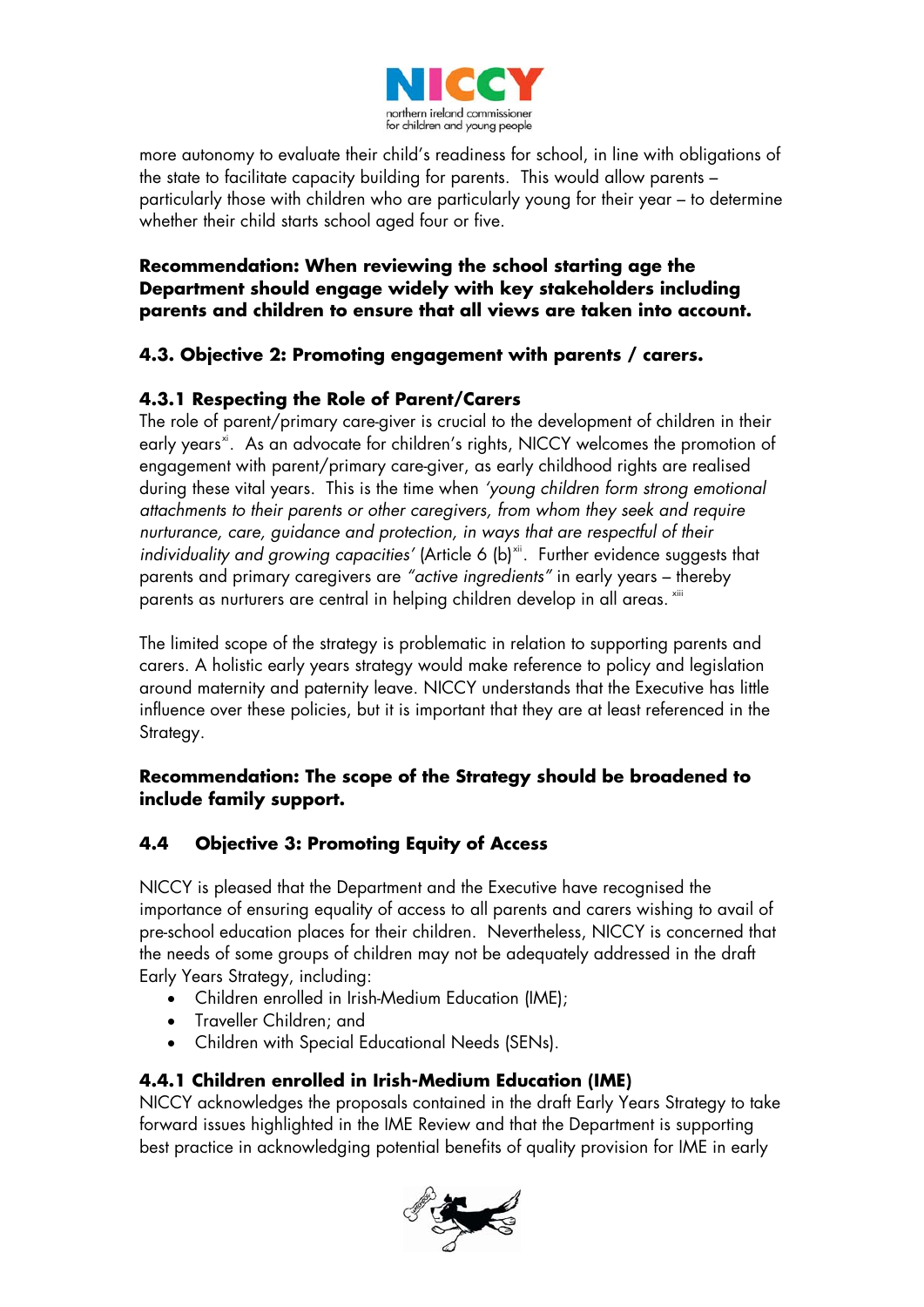

years settings. However, more clarity is required over how the IME will be taken forward under this Strategy.

#### **Recommendation: The Strategy should outline in more detail how Irish Medium Education will be taken forward in early years settings.**

## **4.4.2 Traveller Children**

Children of families in the Traveller Community in Northern Ireland are more at risk of experiencing educational disadvantage and/or low educational attainment, compared with settled children<sup>[xiv](#page-14-7)</sup>. Indeed, in its 2008 Concluding Observations on the UK report, the UN Committee on The Rights of the Child noted that children and young people from the Traveller community were one group experiencing significant inequalities in educational achievement and were unable to fully enjoy their right to education. Moreover, the DE evidence paper acknowledged that children from the Traveller Community were in need of additional support in relation to early years education.

However, despite the weight of evidence of the particular needs of Traveller Children and the Department's acknowledgment that 'disadvantaged' children should be supported within the Early Years Strategy, the draft Strategy contains no references to children from the Traveller Community. This omission must be addressed in the final version of the Strategy.

**Recommendation: The Strategy must address the particular situation facing Traveller children to ensure that early years services are appropriate and accessible for this particularly disadvantaged group of children.** 

#### **4.4.3 Children with Special Educational Needs (SENs)**

NICCY is concerned over whether the Early Years Strategy will ensure appropriate support for Children with Special Educational Needs (SENs). The lack of detail on how provision for children with SENs will be integrated into the strategy is a matter of concern and must be addressed in the final strategy. For children with SENs, early detection and early intervention is crucial to dealing with developmental problems. This reinforces the significance attached to joined-up policies, and integrated services.

**Recommendation: The Department should work closely with DHSSPS to establish mechanisms that will detect developmental problems early on, so as to offer children with SENs an equal opportunity to avail of quality preschool care. Further guidance in relation to working with children with SENs appropriate to early years settings should also be made accessible to the general workforce involved in service delivery.** 

## **4.4.4 Targeted Provision for Disadvantaged Children and Families.**

The draft strategy and supporting evidence paper has revealed that *'too many young children are beginning their pre-school year demonstrating delay and difficulties with aspects of their development and learning'.* A growing body of empirical research

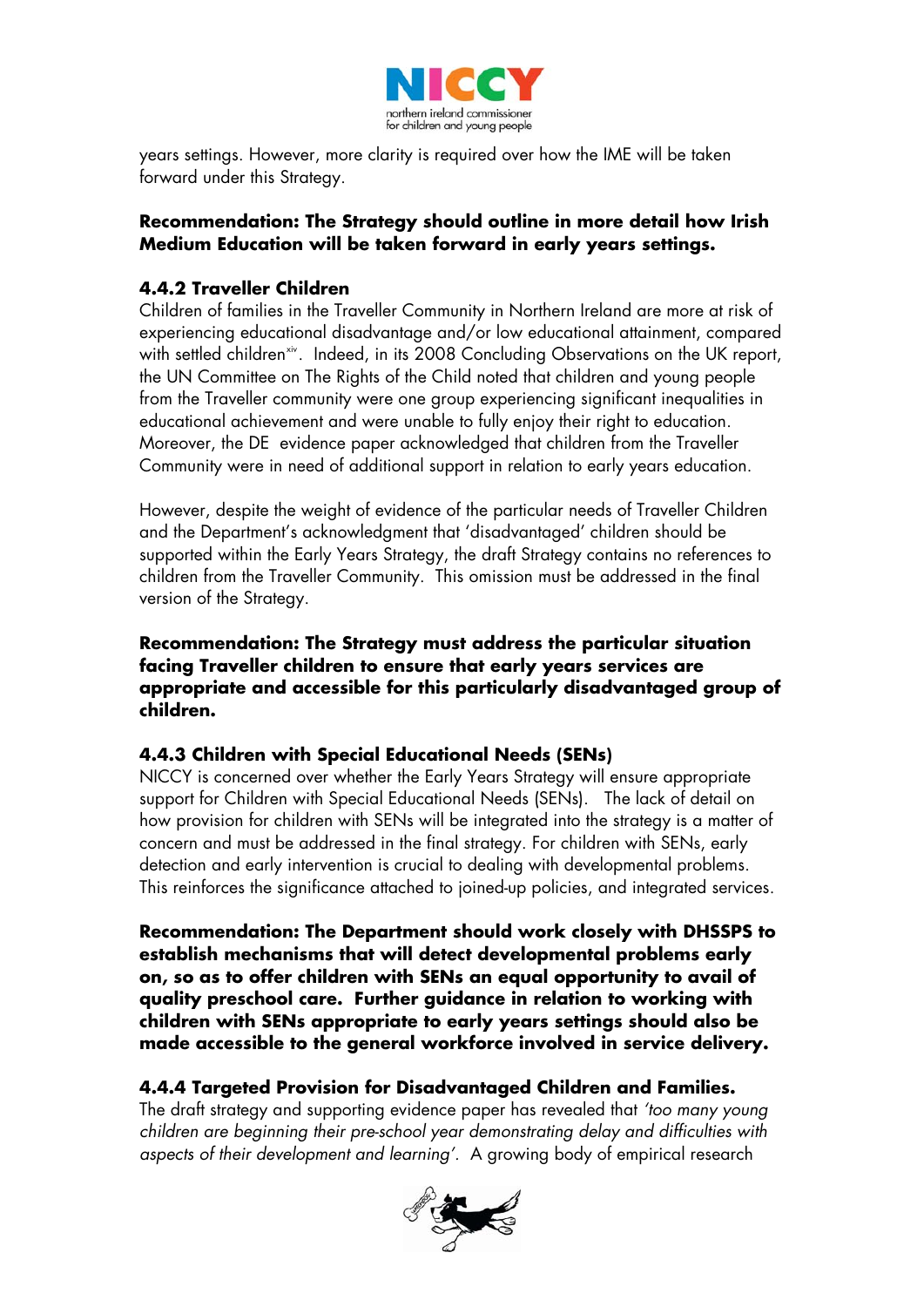

has documented that gaps in ability appear early, long before formal education begins<sup>x</sup>. Early education promotes long lasting effects, proving (amongst many benefits), that early education does have the potential to play a part in breaking the cycle of poverty and/or disadvantage<sup>[xvi](#page-14-9)</sup>. Accordingly, NICCY is pleased that the Department is seeking to expand the delivery of Sure Start, and the 'Two Year Old Programme', allocating priority to disadvantaged children and families, in line with article of the UNCRC.

Whilst it is acknowledged that early years education alone will not end disadvantage for children and their families, international and national evidence confirm that early intervention can mitigate the effects of disadvantage<sup>[xvii](#page-14-10)</sup>. However, NICCY is concerned about the current limited reach of Sure Start and the 'Two Year Old Programme' rolled out across the province. Sure Start projects are geographically limited, covering only 20-25% of the most deprived areas. Moreover, not everyone in deprived areas is necessarily disadvantaged, just as not everyone in more privileged areas is necessarily privileged. Often victims of disadvantage are situated outside the parameters of measurement, and consequently fall through the net of geographically targeted provision. [xviii](#page-14-11)

**Recommendation: The Strategy must use a range of ways of targeting early years services to disadvantaged young children. Where areabased approaches are to be used, the geographical areas must be expanded to ensure that more disadvantaged children are reached.** 

## **4.4.5 Workforce advancements**

At the heart of improving early years service delivery manifests the issue of improving qualifications of the workforce. The draft Strategy proposes that *'DE, with DEL, ESA, and other relevant bodies, will work towards raising the minimum level of qualifications for those working in all DE funded early years settings, including Sure Start, to an NVQ level 3; the minimum level of qualification for the leader-in-charge will be raised to NVQ level 4 or above. ESA will secure or procure an "early years leadership programme" and provide access to it for those currently in leadership in funded pre-school provision*. NICCY welcomes these proposed changes to enhance training and qualifications of the early years workforce in line with Article 14 (c) of the UNCRC.

NICCY acknowledges however that this issue remains highly controversial. Many academics and policy makers differ over the extent to which enhanced skills and qualifications lead to an enhanced quality of service delivery<sup>[xix](#page-14-12)</sup>. Some advocate raising skills in line with teacher qualifications, $x^*$  while others argue that this level of qualification is unneccessary and would prove extremely expensive.<sup>[xxi](#page-14-14)</sup>

While NICCY is supportive of the proposal to promote higher levels of qualifications for those working early years services, we have concerns that merely raising the

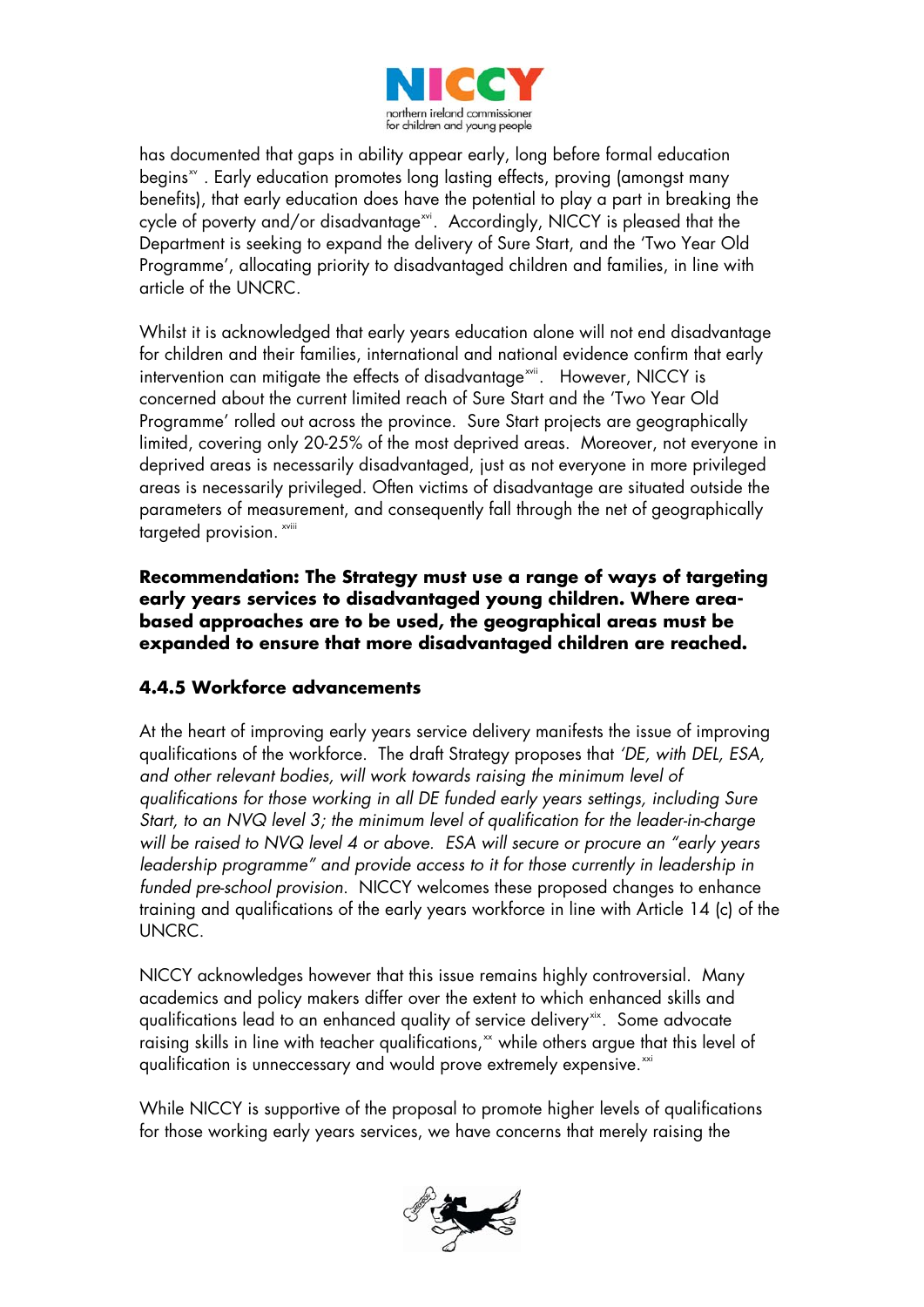

required level of qualification required to work in DE funded early years settings will not necessarily deliver the proposed changes.

Currently there is a significant disparity between salaries of those working in statutory pre-school settings and voluntary pre-school settings, due to the different funding arrangements for these sectors, and the different requirements with regard to staff:child ratio. NICCY understands that this is linked to the fact that staff in statutory settings are qualified teachers. However, given that the pre-school year focuses on play and the development of a wide range of skill as opposed to formal education, it is not clear that a teachers qualification is necessary. Indeed, the Degree in Early Years may be a more appropriate qualification.

In any case, working within the Early Years sector in many cases remains a low paid, low status occupation with many workers receiving only minimum wage or slightly above. This results in many women (as it is women who predominantly work in early years services) and their children trapped in 'in work poverty'. [xxii](#page-14-15) The Department must address this issue by improving funding of services at the same time as providing funding for early years staff to access professional development opportunities.

**Recommendation: The Department must provide funding to promote higher levels of qualifications for those who deliver early years services. In addition, the Department must work towards raising the status of early years work by improving funding for the services, thus tackling the issue of low pay for many providing services to young children.** 

#### **4.4.6 Criteria for pre-school places**

NICCY is aware that there is a great deal of variation in the criteria used to allocate pre-school places. Although not addressed in this Strategy we understand that there are only two criteria that are required, one relating to whether parents are in receipt of benefits, which is a proxy measure for disadvantage, and the other in relation to the child's birth month. Children born in July and August are given priority over other children. We are also aware that many pre-schools also use Birth Date as an additional criteria, as it allows differentiation between children who would otherwise equally meet other criteria.

NICCY believes that prioritising older children in allocating pre-school places unfairly disadvantages younger children – who are already disadvantaged because they are younger than other children in the year. Criteria based on birth date may lead to children who are young for their year missing out on a pre-school place, and starting school doubly disadvantaged by being young, and not being prepared for school.

**Recommendation: The Department should remove the requirement for children with July and August birthdays to be allocated pre-school places before children born later in the year. Moreover it should inform** 

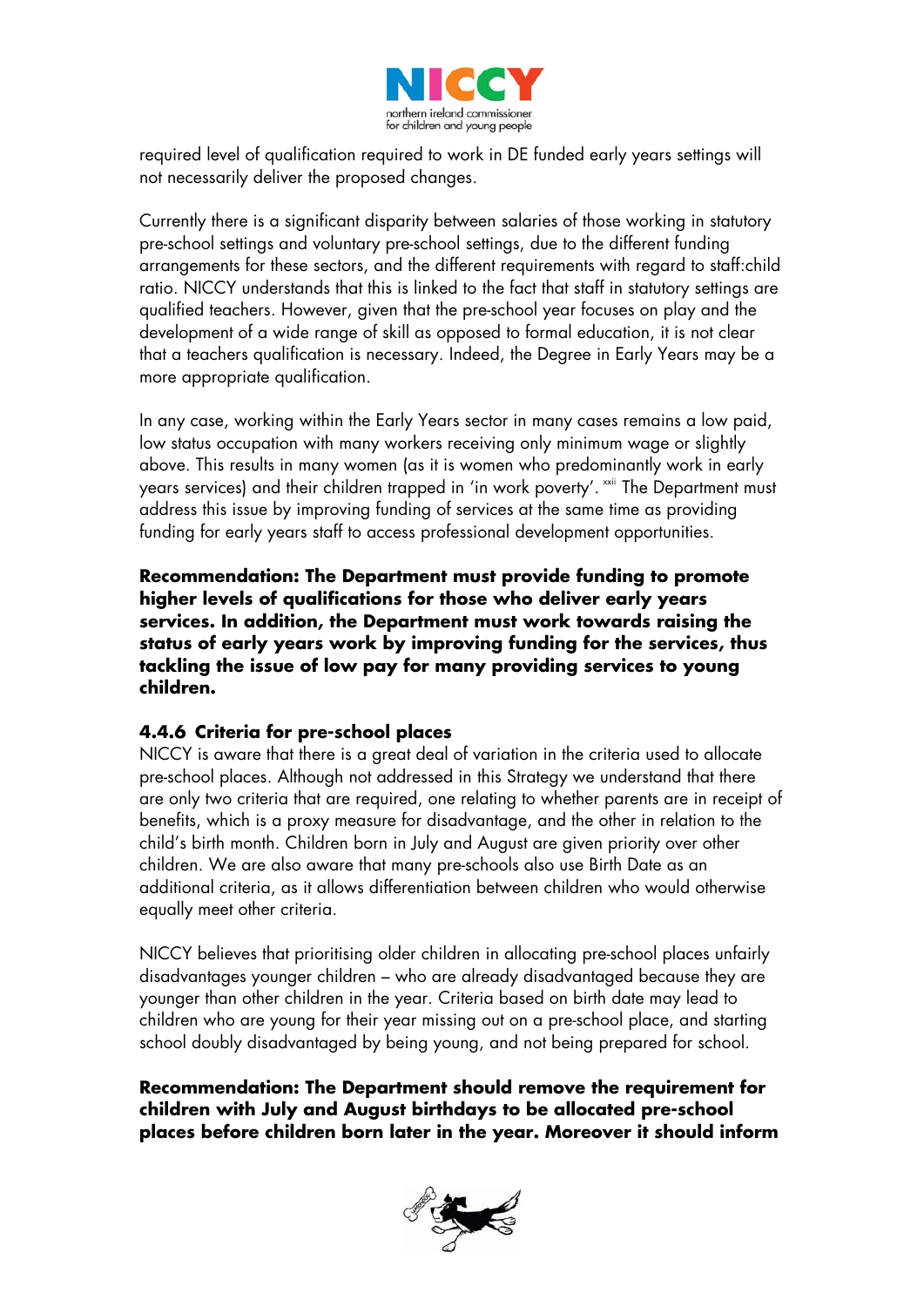

#### **pre-school providers that they must not use birth date as a criteria as this disadvantages younger children.**

## **4.5 Objective 4: Promoting Collaboration among key partners**

NICCY supports the Department's recognition of the importance of promoting partnership between key stakeholders in the delivery of early years services, and welcomes the articulation of this in the Strategy as a key objective. A recent NFER report concludes that promoting partnership between key stakeholders can enhance the quality of service delivery in the early years. $^{\rm{xxiii}}$  $^{\rm{xxiii}}$  $^{\rm{xxiii}}$ 

However, as we have previously stated, the limited scope of the strategy limits the potential for holistic, child-centred services. Moreover the variations between sector, including funding and qualifications may result in early years services being delivered to differing standards and directly impact on the ability of young children's outcomes. We believe that such large variations, as reported in the draft Strategy and accompanying evidence paper, must be urgently addressed.

NICCY supports the following proposed actions outlined in the draft Strategy included: *'DE will commission ETI to inspect and report on the quality of the learning provision in all early years settings; DE will consult with DHSSPS, on how the HSCT regulatory function should align with the quality improvement role of ETI to ensure the highest possible standards of provision set out in the proposed quality framework'.* However, other actions including addressing the funding disparities must also be taken forward.

**Recommendation: The Department should review the different delivery methods, staffing, and funding between sectors to ensure that children are receiving universally high quality services. Structures must be put in place to support partnership working.** 

## **5.0 Conclusion**

NICCY welcomes the opportunity to provide advice on the draft Early Years Strategy. While there are a number of aspects we would support, there are a number of significant problems with the approach taken in the draft Strategy. Most importantly, the Strategy is too narrowly focussed and should be rewritten to more holistically address the needs of children in their early years.

While recognising the current economic climate, NICCY would also highlight the need to address the historic underfunding of early years services.

In total NICCY has made fifteen recommendations in relation to this draft Strategy. We hope that they will be carefully considered, and would be pleased to meet to discuss further or to clarify. As decisions are made to take the Strategy forward NICCY would be grateful if the Department would provide a response to these recommendations, detailing which have and which have not been taken forward.

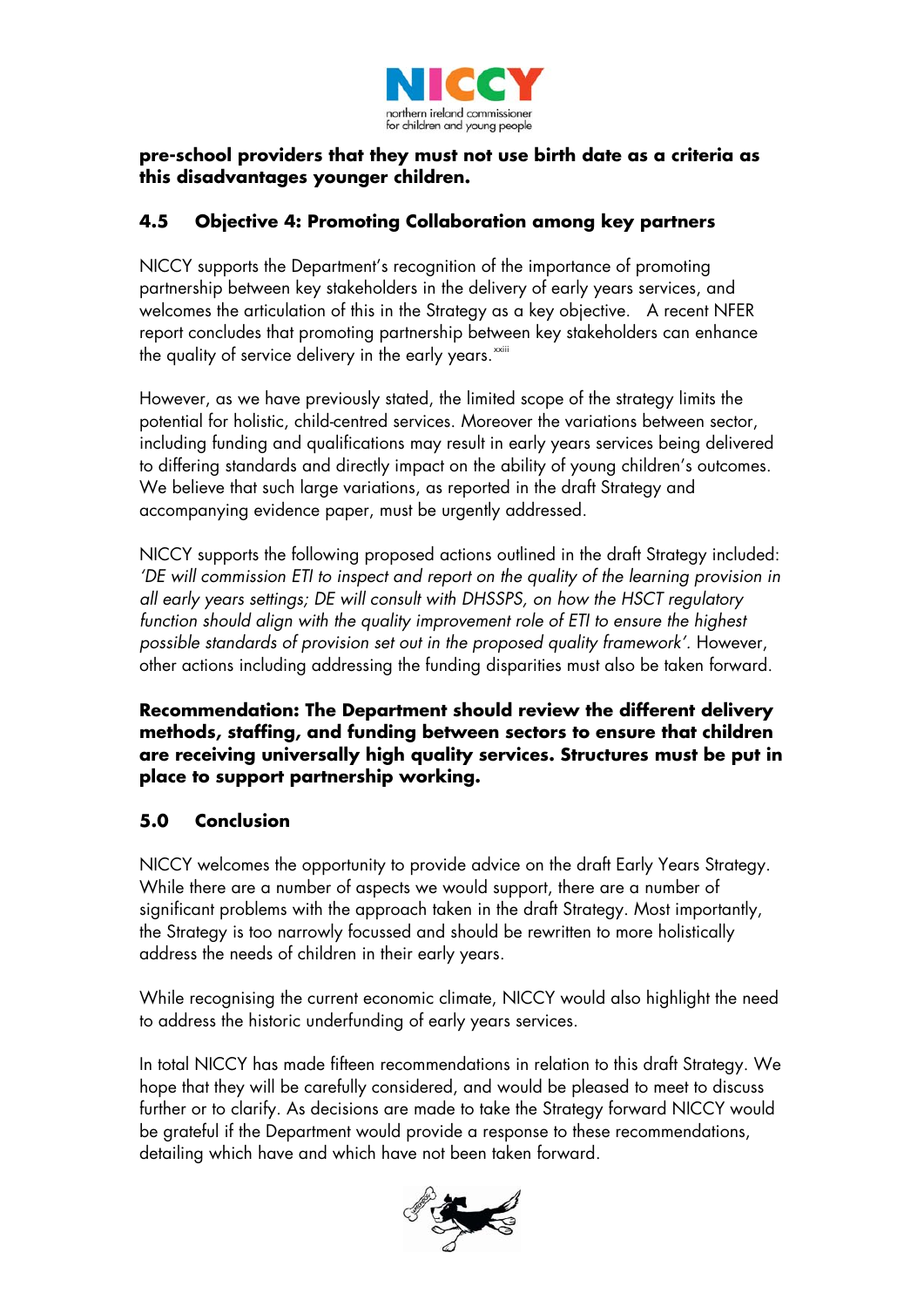

#### **Recommendations**

**1: The Early Years Strategy should be rewritten to comprehensively address the needs of children in their early years. In addition to education this should include childcare, family support, healthcare and play. While one Department should coordinate development and implementation of the Strategy, a number of Departments should be responsible for its delivery.**

**2: The Early Years Strategy should deliver equally for children aged 0-3 as for children aged 3-6. Moreover, the Department should consider extending the age range of the Strategy to reflect the UN Committee on the Rights of the Child's working definition of early childhood as children below the age of 8.** 

**3: The Executive must address the historic underfunding of early years services in Northern Ireland to provide extra resources to ensure better quality, and more widely accessible services.** 

**4: The Strategy must contain sufficient actions for the 0-3 age group to ensure that developmental delays and particular needs are recognised and addressed as early in a child's life as possible.** 

**5: The Strategy must ensure that early years services are integrated and child-centred, rather than uncoordinated and piecemeal. This will require the remit of the Strategy to be broadened to include a wider range of services for children. Moreover, procedures must be established to ensure integration in service delivery. A statutory duty for agencies to cooperate when planning services for children is essential in ensuring a coordinated approach.** 

**6: Pre-school places should be allocated only to children in their preschool year. Where there is need for services for two year old children, for example where they are particularly disadvantaged, services should be designed specifically for this age group.** 

**7: When reviewing the school starting age the Department should engage widely with key stakeholders including parents and children to ensure that all views are taken into account.** 

**8: The scope of the Strategy should be broadened to include family support.** 

**9: The Strategy should outline in more detail how Irish Medium Education will be taken forward in early years settings.** 

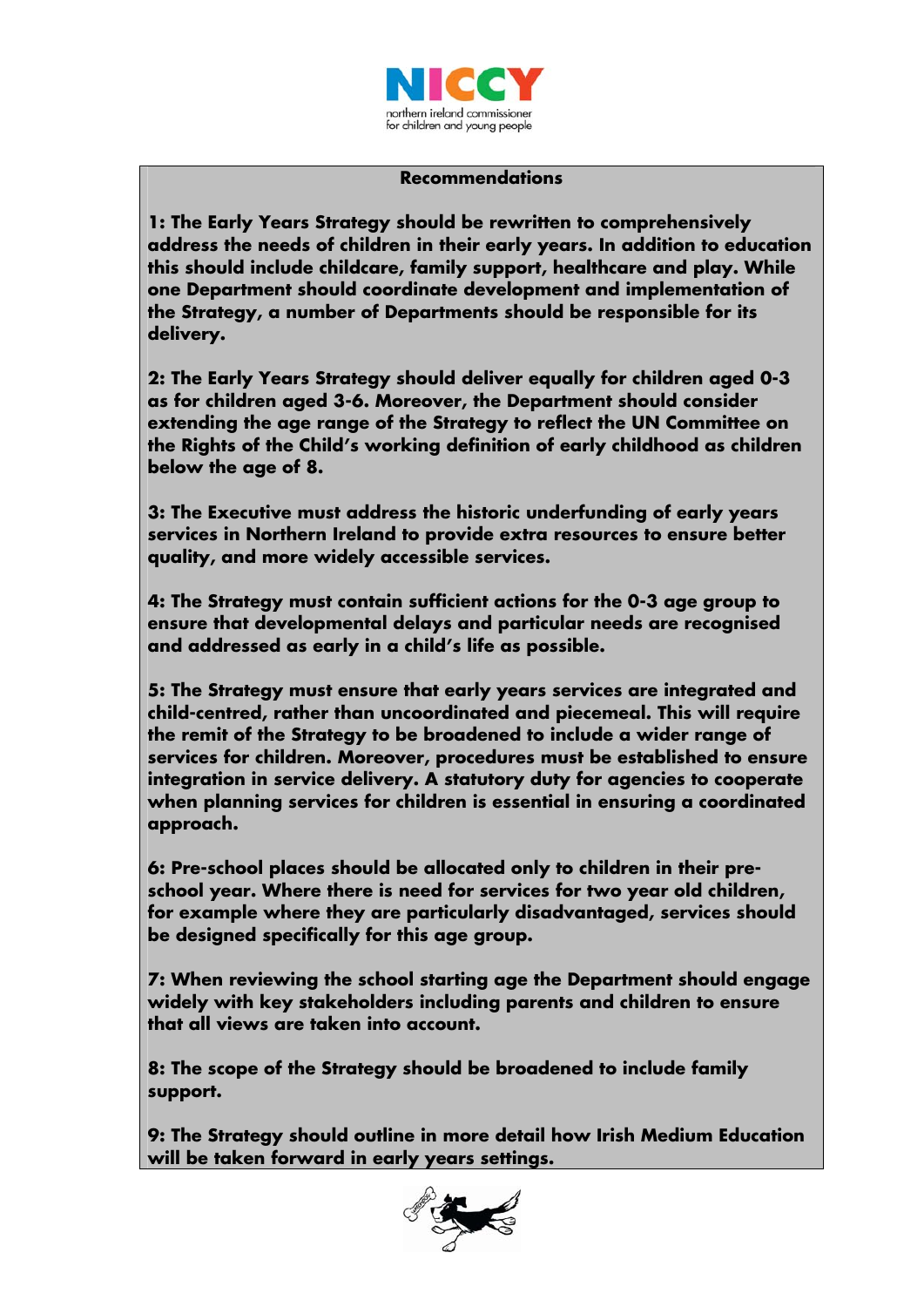

**10: The Strategy must address the particular situation facing Traveller children to ensure that early years services are appropriate and accessible for this particularly disadvantaged group of children.** 

**11: The Department should work closely with DHSSPS to establish mechanisms that will detect developmental problems early on, so as to offer children with SENs an equal opportunity to avail of quality preschool care. Further guidance in relation to working with children with SENs appropriate to early years settings should also be made accessible to the general workforce involved in service delivery.** 

**12: The Strategy must use a range of ways of targeting early years services to disadvantaged young children. Where area-based approaches are to be used, the geographical areas must be expanded to ensure that more disadvantaged children are reached.** 

**13: The Department must provide funding to promote higher levels of qualifications for those who deliver early years services. In addition, the Department must work towards raising the status of early years work by improving funding for the services, thus tackling the issue of low pay for many providing services to young children.** 

**14: The Department should remove the requirement for children with July and August birthdays to be allocated pre-school places before children born later in the year. Moreover it should inform pre-school providers that they must not use birth date as a criteria as this disadvantages younger children.** 

**15: The Department should review the different delivery methods, staffing, and funding between sectors to ensure that children are receiving universally high quality services. Structures must be put in place to support partnership working.** 

l

<span id="page-13-5"></span>NI Briefing, (Belfast: Save the Children).



<span id="page-13-0"></span> $\frac{1}{1}$  CRC (2005) General Comment No.7 Implementing Child Rights in Early Childhood CRC/C/GC/7/para  $22.$ 

ii (Lillian Katz 1995): Cited in Early Years Strategy Evidence Book. (DENI2010)

<span id="page-13-2"></span><span id="page-13-1"></span><sup>&</sup>quot; Early Brain Development (2010). Family and Parenting Institute. Early Home Learning Matters.

<span id="page-13-3"></span><http://www.earlyhomelearning.org.uk/brainDevelopment><br>
Exec (2005) General Comment No.7 Implementing Child Rights in Early Childhood CRC/C/GC/7<br>
Y Economic Research Institute for NI (2007) An Analysis of Public Expenditure

<span id="page-13-4"></span><sup>(</sup>Belfast: NICCY, Department for Finance and Personnel, OFMdFM).<br><sup>vi</sup> Save the Children (2009) A Child's Portion: An Analysis of Public Expenditure on Children in the UK.